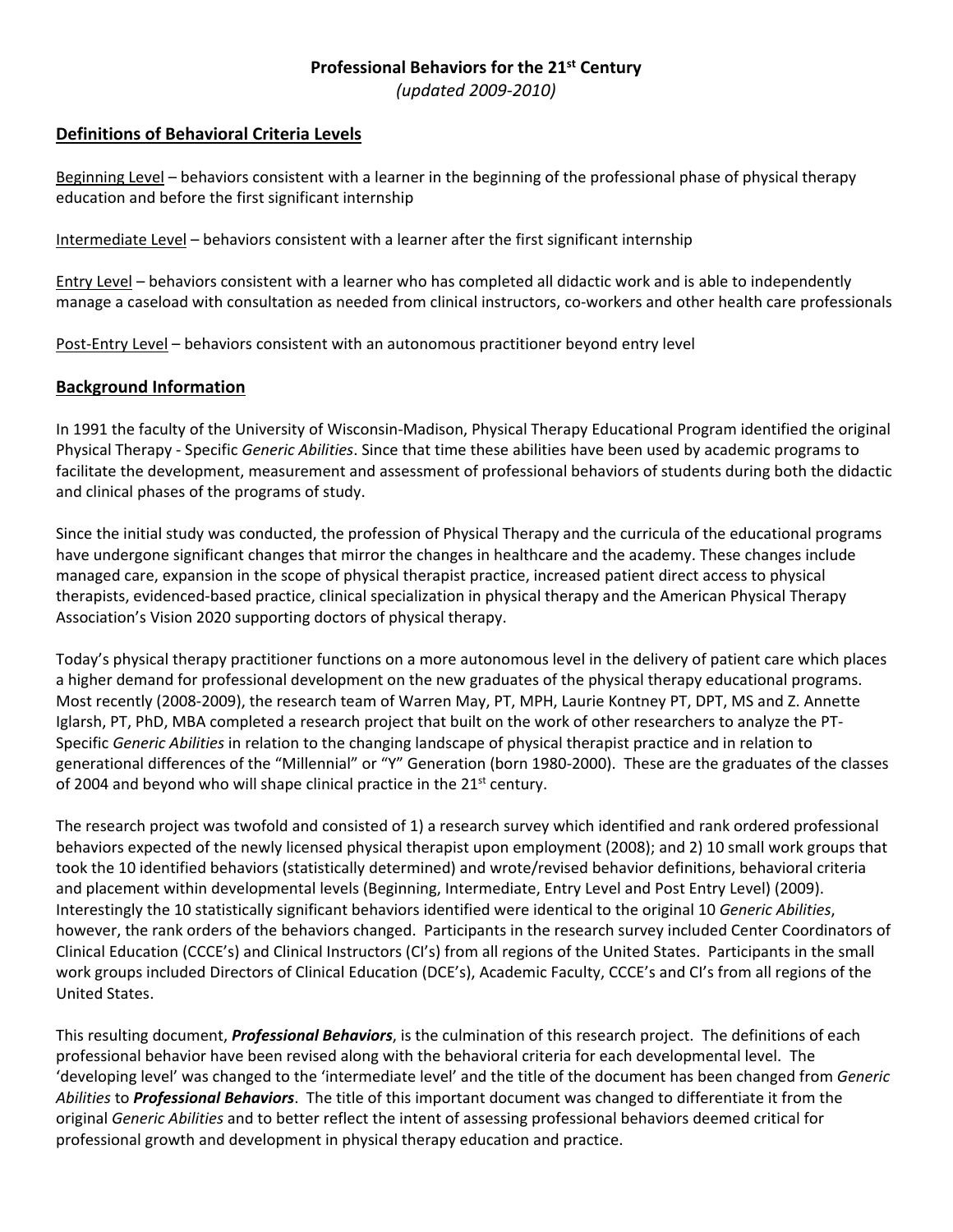# **Preamble**

In addition to a core of cognitive knowledge and psychomotor skills, it has been recognized by educators and practicing professionals that a repertoire of behaviors is required for success in any given profession (Alverno College Faculty, Assessment at Alverno, 1979). The identified repertoire of behaviors that constitute professional behavior reflect the values of any given profession and, at the same time, cross disciplinary lines (May et. al., 1991). Visualizing cognitive knowledge, psychomotor skills and a repertoire of behaviors as the legs of a three-legged stool serves to emphasize the importance of each. Remove one leg and the stool loses its stability and makes it very difficult to support professional growth, development, and ultimately, professional success. (May et. al., Opportunity Favors the Prepared: A Guide to Facilitating the Development of Professional Behavior, 2002)

The intent of the *Professional Behaviors* Assessment Tool is to identify and describe the repertoire of professional behaviors deemed necessary for success in the practice of physical therapy. This *Professional Behaviors* Assessment Tool is intended to represent and be applied to student growth and development in the classroom and the clinic. It also contains behavioral criteria for the practicing clinician. Each *Professional Behavior* is defined and then broken down into developmental levels with each level containing behavioral criteria that describe behaviors that represent possession of the *Professional Behavior* they represent. Each developmental level builds on the previous level such that the tool represents growth over time in physical therapy education and practice.

It is critical that students, academic and clinical faculty utilize the *Professional Behaviors* Assessment Tool in the context of physical therapy and not life experiences. For example, a learner may possess strong communication skills in the context of student life and work situations, however, may be in the process of developing their physical therapy communication skills, those necessary to be successful as a professional in a greater health care context. One does not necessarily translate to the other, and thus must be used in the appropriate context to be effective.

Opportunities to reflect on each *Professional Behavior* through self assessment, and through peer and instructor assessment is critical for progress toward entry level performance in the classroom and clinic. A learner does not need to posses each behavioral criteria identified at each level within the tool, however, should demonstrate, and be able to provide examples of the majority in order to move from one level to the next. Likewise, the behavioral criteria are examples of behaviors one might demonstrate, however are not exhaustive. Academic and clinical facilities may decide to add or delete behavioral criteria based on the needs of their specific setting. Formal opportunities to reflect and discuss with an academic and/or clinical instructor is key to the tool's use, and ultimately professional growth of the learner. The *Professional Behaviors* Assessment Tool allows the learner to build and strengthen their third leg with skills in the affective domain to augment the cognitive and psychomotor domains.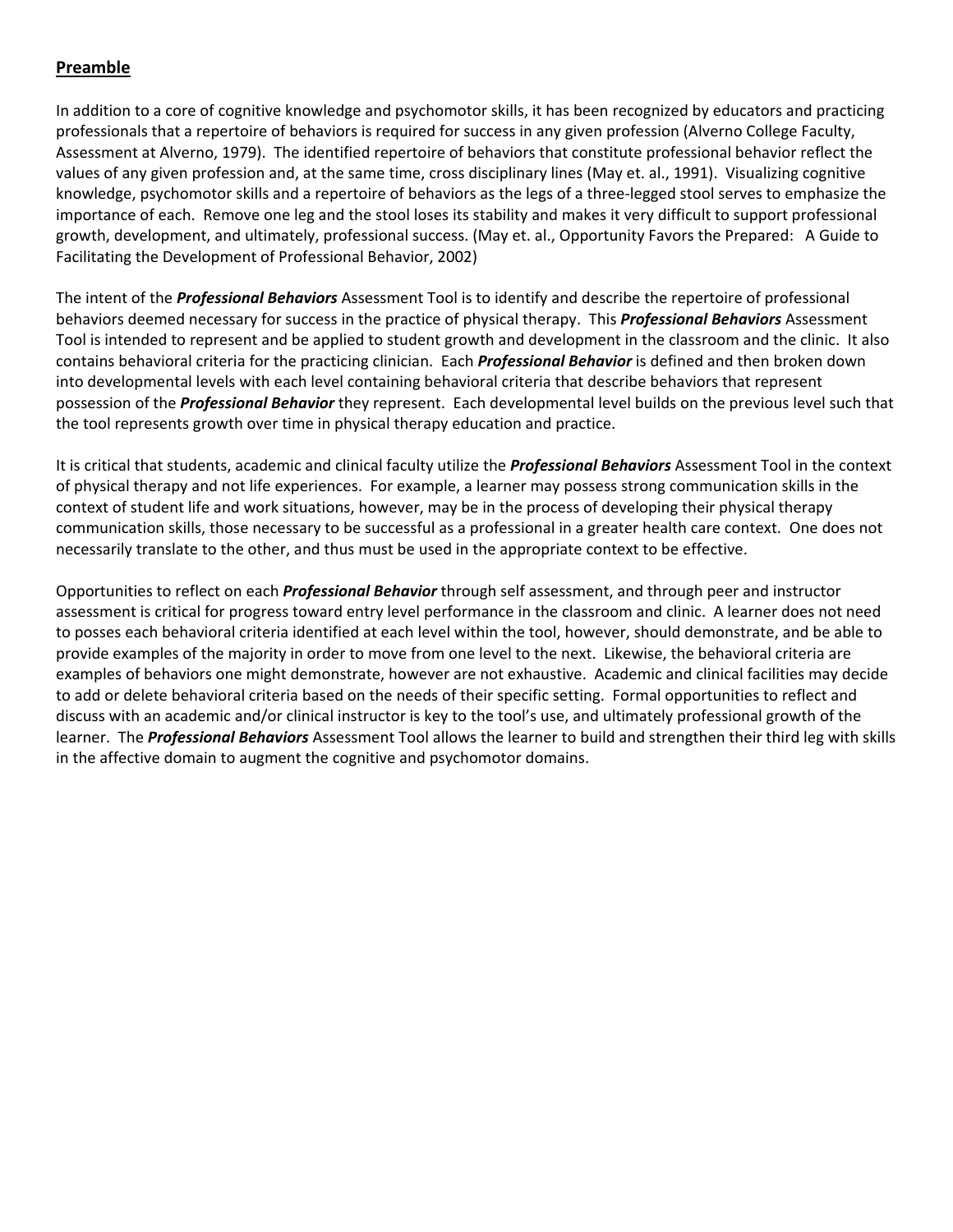# **Professional Behaviors**

**1. Critical Thinking ‐** The ability to question logically; identify, generate and evaluate elements of logical argument; recognize and differentiate facts, appropriate or faulty inferences, and assumptions; and distinguish relevant from irrelevant information**.** The ability to appropriately utilize, analyze, and critically evaluate scientific evidence to develop a logical argument, and to identify and determine the impact of bias on the decision making process.

## *Beginning Level:*

- Raises relevant questions
- ❖ Considers all available information
- ❖ Articulates ideas
- ❖ Understands the scientific method
- States the results of scientific literature but has not developed the consistent ability to critically appraise findings (i.e. methodology and conclusion)
- ❖ Recognizes holes in knowledge base
- Demonstrates acceptance of limited knowledge and experience

## *Intermediate Level:*

- $\div$  Feels challenged to examine ideas
- $\triangleleft$  Critically analyzes the literature and applies it to patient management
- $\div$  Utilizes didactic knowledge, research evidence, and clinical experience to formulate new ideas
- ❖ Seeks alternative ideas
- ❖ Formulates alternative hypotheses
- Critiques hypotheses and ideas at a level consistent with knowledge base
- ❖ Acknowledges presence of contradictions

## *Entry Level:*

- Distinguishes relevant from irrelevant patient data
- Readily formulates and critiques alternative hypotheses and ideas
- $\cdot$  Infers applicability of information across populations
- Exhibits openness to contradictory ideas
- $\div$  Identifies appropriate measures and determines effectiveness of applied solutions efficiently
- Justifies solutions selected

## *Post‐Entry Level:*

- $\clubsuit$  Develops new knowledge through research, professional writing and/or professional presentations
- $\cdot \cdot$  Thoroughly critiques hypotheses and ideas often crossing disciplines in thought process
- Weighs information value based on source and level of evidence
- $\div$  Identifies complex patterns of associations
- $\div$  Distinguishes when to think intuitively vs. analytically
- $\cdot$  Recognizes own biases and suspends judgmental thinking
- Challenges others to think critically
	- **2. Communication ‐** The ability to communicate effectively (i.e. verbal, non‐verbal, reading, writing, and listening) for varied audiences and purposes.

## *Beginning Level:*

- Demonstrates understanding of the English language (verbal and written): uses correct grammar, accurate spelling and expression, legible handwriting
- Recognizes impact of non‐verbal communication in self and others
- $\dots$  Recognizes the verbal and non-verbal characteristics that portray confidence
- $\div$  Utilizes electronic communication appropriately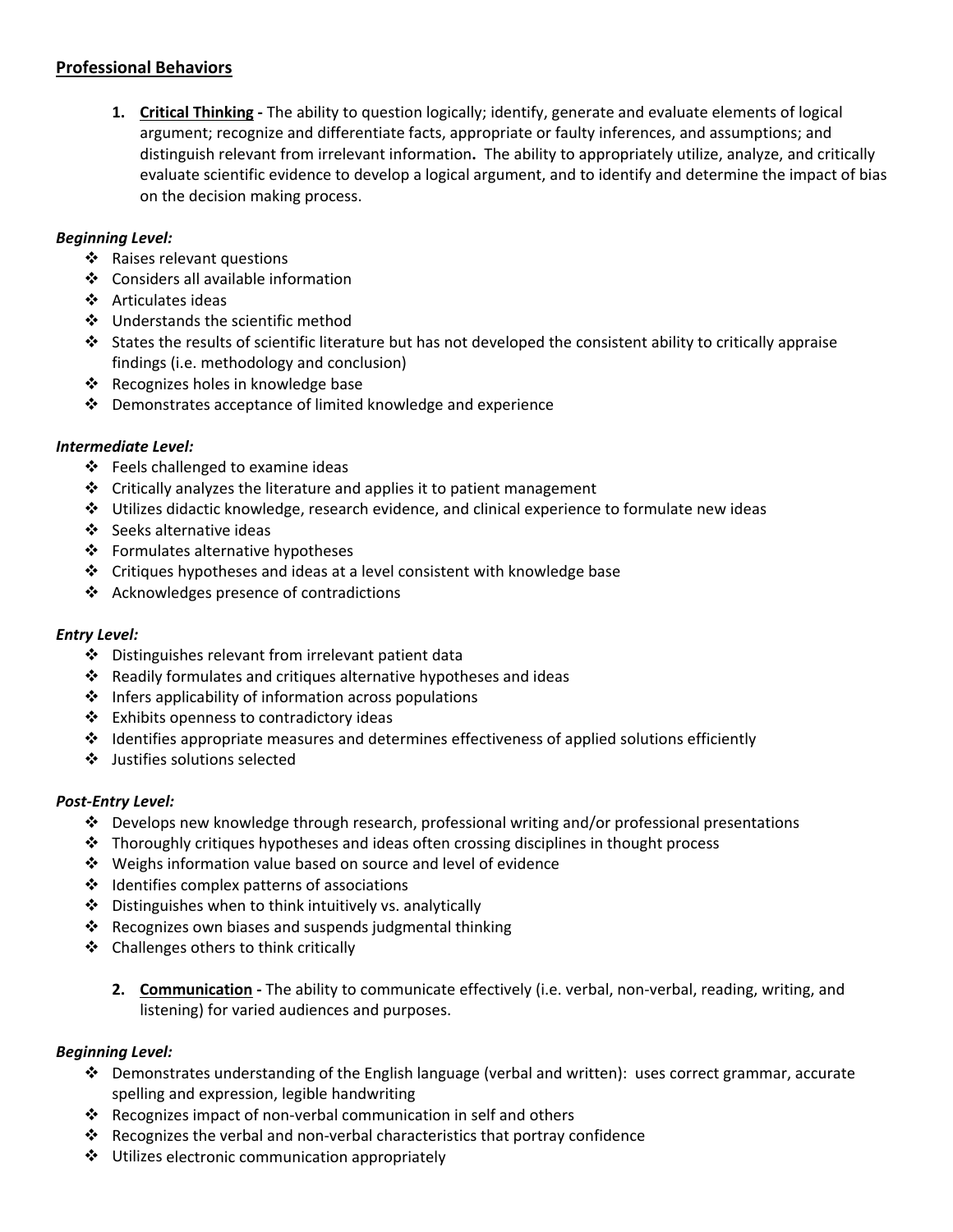## *Intermediate Level:*

- Utilizes and modifies communication (verbal, non‐verbal, written and electronic) to meet the needs of different audiences
- ❖ Restates, reflects and clarifies message(s)
- $\triangle$  Communicates collaboratively with both individuals and groups
- Collects necessary information from all pertinent individuals in the patient/client management process
- Provides effective education (verbal, non‐verbal, written and electronic)

## *Entry Level:*

- $\bullet$  Demonstrates the ability to maintain appropriate control of the communication exchange with individuals and groups
- Presents persuasive and explanatory verbal, written or electronic messages with logical organization and sequencing
- ❖ Maintains open and constructive communication
- Utilizes communication technology effectively and efficiently

## *Post Entry Level:*

- $\cdot \cdot$  Adapts messages to address needs, expectations, and prior knowledge of the audience to maximize learning
- $\div$  Effectively delivers messages capable of influencing patients, the community and society
- $\cdot \cdot$  Provides education locally, regionally and/or nationally
- ❖ Mediates conflict
	- **3. Problem Solving** The ability to recognize and define problems, analyze data, develop and implement solutions, and evaluate outcomes.

## *Beginning Level:*

- ❖ Recognizes problems
- States problems clearly
- Describes known solutions to problems
- Identifies resources needed to develop solutions
- ❖ Uses technology to search for and locate resources
- $\div$  Identifies possible solutions and probable outcomes

## *Intermediate Level:*

- ❖ Prioritizes problems
- $\triangleleft$  Identifies contributors to problems
- ❖ Consults with others to clarify problems
- $\triangle$  Appropriately seeks input or guidance
- Prioritizes resources (analysis and critique of resources)
- ❖ Considers consequences of possible solutions

## *Entry Level:*

- $\div$  Independently locates, prioritizes and uses resources to solve problems
- $\triangleleft$  Accepts responsibility for implementing solutions
- ❖ Implements solutions
- ❖ Reassesses solutions
- ❖ Evaluates outcomes
- Modifies solutions based on the outcome and current evidence
- Evaluates generalizability of current evidence to a particular problem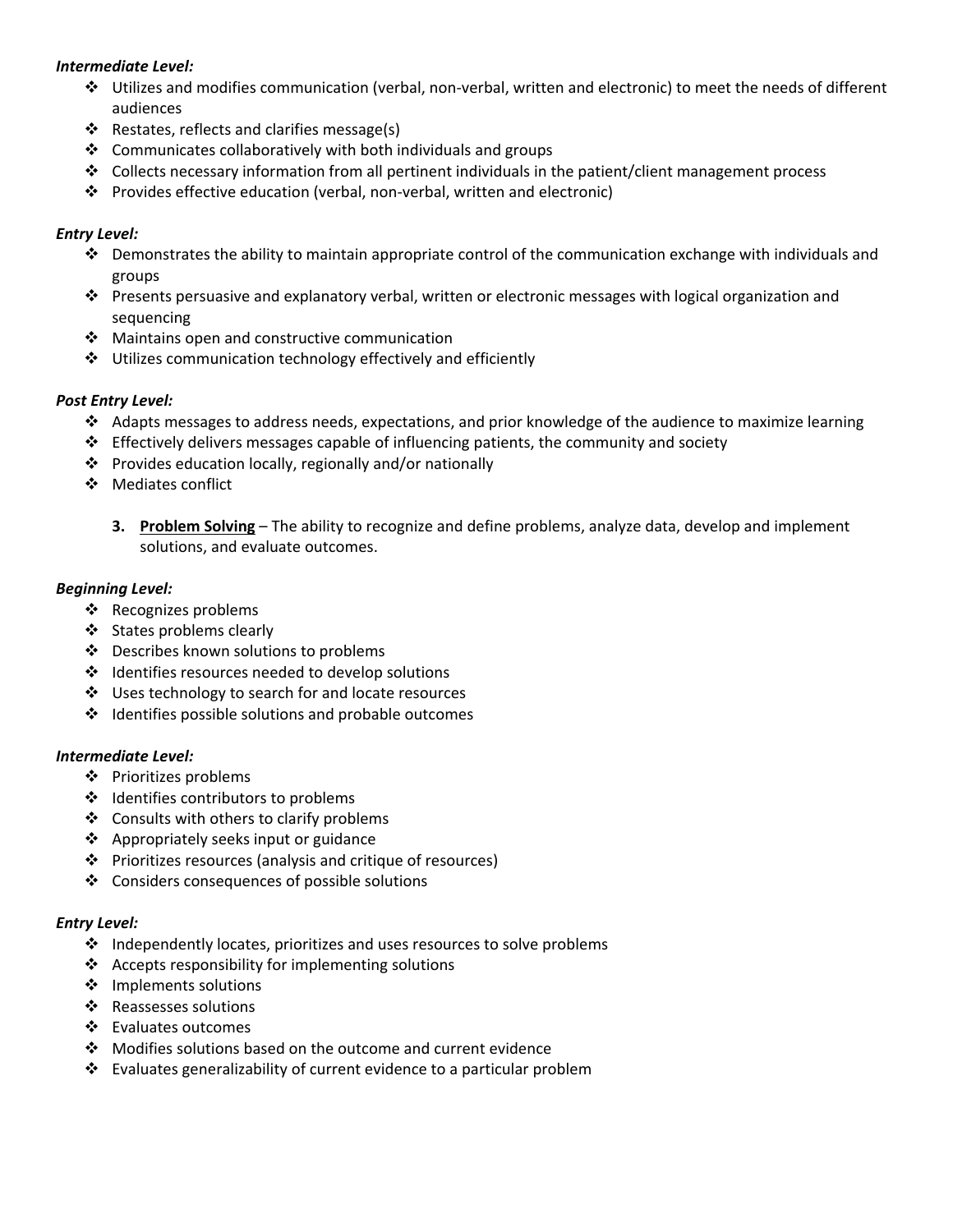## *Post Entry Level:*

- $\cdot$  Weighs advantages and disadvantages of a solution to a problem
- Participates in outcome studies
- $\cdot \cdot$  Participates in formal quality assessment in work environment
- Seeks solutions to community health‐related problems
- Considers second and third order effects of solutions chosen
	- **4. Interpersonal Skills** The ability to interact effectively with patients, families, colleagues, other health care professionals, and the community in a culturally aware manner.

## *Beginning Level:*

- ❖ Maintains professional demeanor in all interactions
- $\triangle$  Demonstrates interest in patients as individuals
- $\cdot$  Communicates with others in a respectful and confident manner
- Respects differences in personality, lifestyle and learning styles during interactions with all persons
- $\div$  Maintains confidentiality in all interactions
- Recognizes the emotions and bias that one brings to all professional interactions

## *Intermediate Level:*

- Recognizes the non‐verbal communication and emotions that others bring to professional interactions
- Establishes trust
- ❖ Seeks to gain input from others
- ❖ Respects role of others
- Accommodates differences in learning styles as appropriate

## *Entry Level:*

- $\div$  Demonstrates active listening skills and reflects back to original concern to determine course of action
- Responds effectively to unexpected situations
- ❖ Demonstrates ability to build partnerships
- $\triangle$  Applies conflict management strategies when dealing with challenging interactions
- Recognizes the impact of non‐verbal communication and emotional responses during interactions and modifies own behaviors based on them

# *Post Entry Level:*

- $\triangleleft$  Establishes mentor relationships
- $\dots$  Recognizes the impact that non-verbal communication and the emotions of self and others have during interactions and demonstrates the ability to modify the behaviors of self and others during the interaction
	- **5. Responsibility** The ability to be accountable for the outcomes of personal and professional actions and to follow through on commitments that encompass the profession within the scope of work, community and social responsibilities.

# *Beginning Level:*

- Demonstrates punctuality
- $\mathbf{\hat{P}}$  Provides a safe and secure environment for patients
- ❖ Assumes responsibility for actions
- Follows through on commitments
- ❖ Articulates limitations and readiness to learn
- $\triangleleft$  Abides by all policies of academic program and clinical facility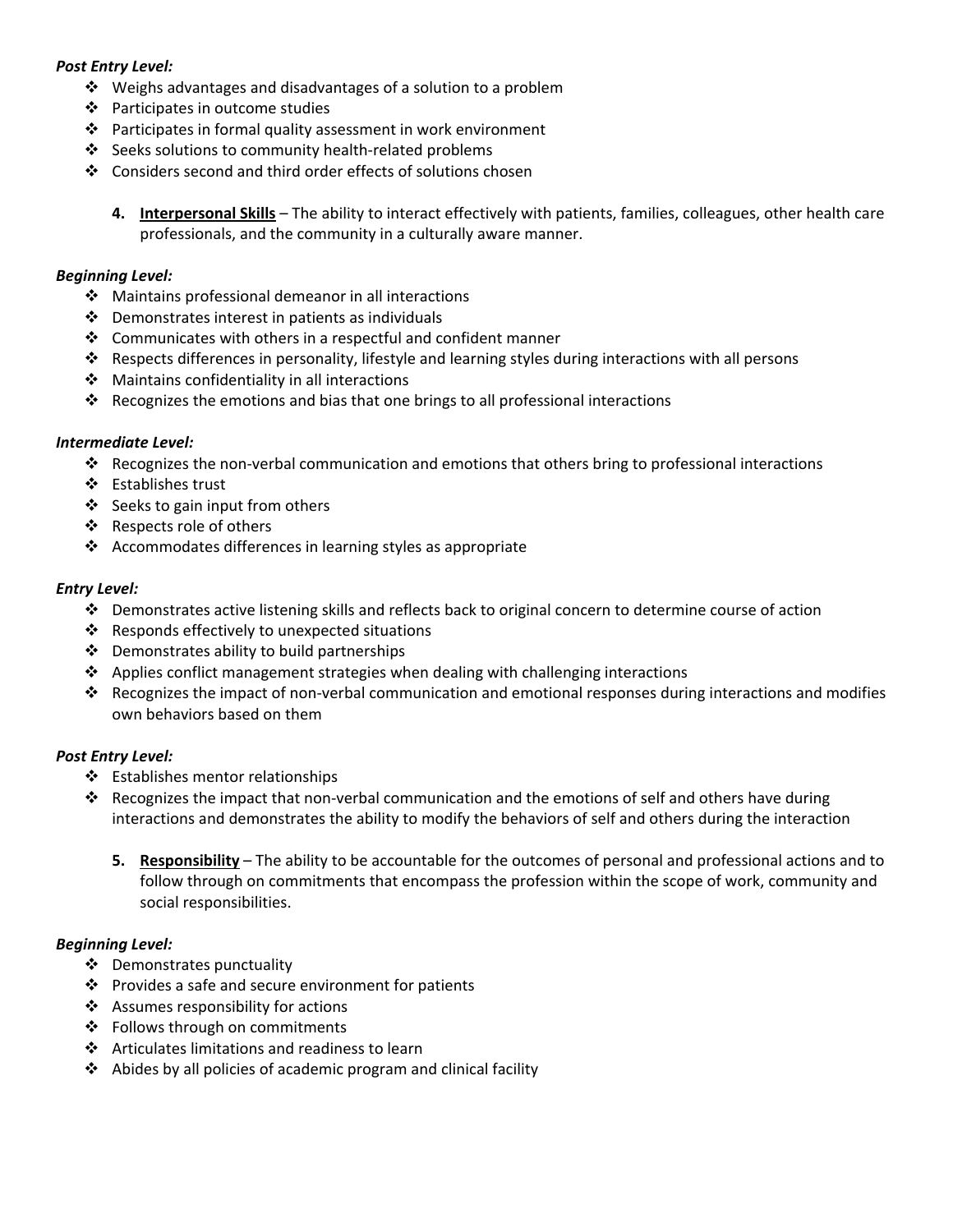## *Intermediate Level:*

- $\cdot$  Displays awareness of and sensitivity to diverse populations
- ❖ Completes projects without prompting
- Delegates tasks as needed
- $\cdot$  Collaborates with team members, patients and families
- Provides evidence‐based patient care

## *Entry Level:*

- $\cdot \cdot$  Educates patients as consumers of health care services
- $\triangleleft$  Encourages patient accountability
- $\div$  Directs patients to other health care professionals as needed
- Acts as a patient advocate
- Promotes evidence‐based practice in health care settings
- $\triangleleft$  Accepts responsibility for implementing solutions
- $\clubsuit$  Demonstrates accountability for all decisions and behaviors in academic and clinical settings

## *Post Entry Level:*

- ❖ Recognizes role as a leader
- $\triangleleft$  Encourages and displays leadership
- $\cdot \cdot$  Facilitates program development and modification
- $\cdot \cdot$  Promotes clinical training for students and coworkers
- $\div$  Monitors and adapts to changes in the health care system
- $\mathbf{\hat{P}}$  Promotes service to the community
	- **6. Professionalism** The ability to exhibit appropriate professional conduct and to represent the profession effectively while promoting the growth/development of the Physical Therapy profession.

## *Beginning Level:*

- $\triangle$  Abides by all aspects of the academic program honor code and the APTA Code of Ethics
- $\cdot \cdot$  Demonstrates awareness of state licensure regulations
- ❖ Projects professional image
- ❖ Attends professional meetings
- Demonstrates cultural/generational awareness, ethical values, respect, and continuous regard for all classmates, academic and clinical faculty/staff, patients, families, and other healthcare providers

## *Intermediate Level:*

- $\div$  Identifies positive professional role models within the academic and clinical settings
- Acts on moral commitment during all academic and clinical activities
- Identifies when the input of classmates, co‐workers and other healthcare professionals will result in optimal outcome and acts accordingly to attain such input and share decision making
- $\cdot \cdot$  Discusses societal expectations of the profession

# *Entry Level:*

- $\clubsuit$  Demonstrates understanding of scope of practice as evidenced by treatment of patients within scope of practice, referring to other healthcare professionals as necessary
- Provides patient/family centered care at all times as evidenced by provision of patient/family education, seeking patient input and informed consent for all aspects of care and maintenance of patient dignity
- Seeks excellence in professional practice by participation in professional organizations and attendance at sessions or participation in activities that further education/professional development
- Utilizes evidence to guide clinical decision making and the provision of patient care, following guidelines for best practices
- $\clubsuit$  Discusses role of physical therapy within the healthcare system and in population health
- $\cdot \cdot$  Demonstrates leadership in collaboration with both individuals and groups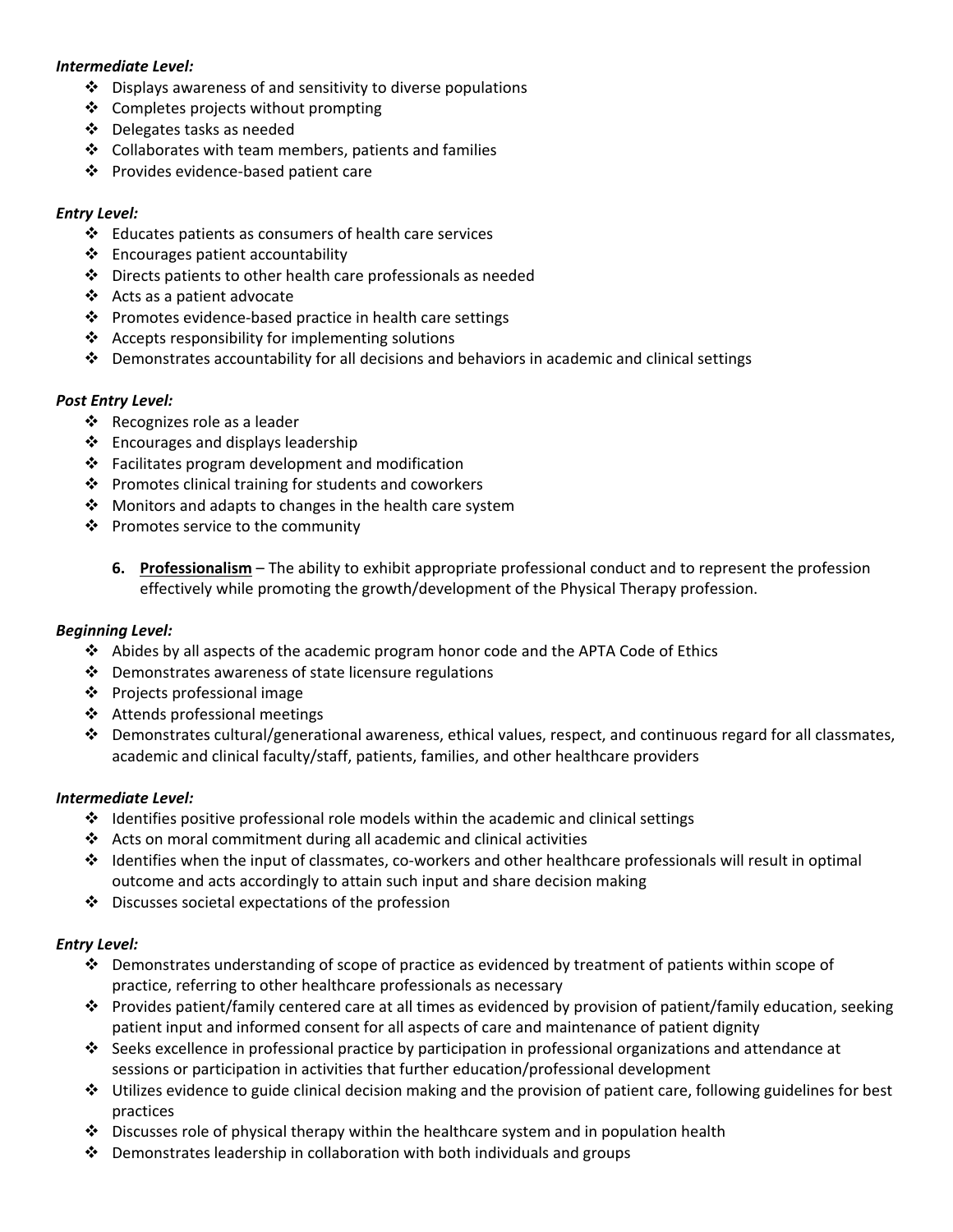## *Post Entry Level:*

- $\triangleleft$  Actively promotes and advocates for the profession
- ❖ Pursues leadership roles
- ❖ Supports research
- $\triangleleft$  Participates in program development
- $\cdot \cdot$  Participates in education of the community
- $\div$  Demonstrates the ability to practice effectively in multiple settings
- Acts as a clinical instructor
- $\triangleleft$  Advocates for the patient, the community and society
	- **7. Use of Constructive Feedback** The ability to seek out and identify quality sources of feedback, reflect on and integrate the feedback, and provide meaningful feedback to others.

## *Beginning Level:*

- ❖ Demonstrates active listening skills
- ❖ Assesses own performance
- Actively seeks feedback from appropriate sources
- $\cdot \cdot$  Demonstrates receptive behavior and positive attitude toward feedback
- $\cdot \cdot$  Incorporates specific feedback into behaviors
- Maintains two‐way communication without defensiveness

## *Intermediate Level:*

- ❖ Critiques own performance accurately
- Responds effectively to constructive feedback
- $\triangleq$  Utilizes feedback when establishing professional and patient related goals
- $\clubsuit$  Develops and implements a plan of action in response to feedback
- ❖ Provides constructive and timely feedback

## *Entry Level:*

- $\cdot \cdot$  Independently engages in a continual process of self evaluation of skills, knowledge and abilities
- ❖ Seeks feedback from patients/clients and peers/mentors
- $\cdot \cdot$  Readily integrates feedback provided from a variety of sources to improve skills, knowledge and abilities
- ❖ Uses multiple approaches when responding to feedback
- ❖ Reconciles differences with sensitivity
- Modifies feedback given to patients/clients according to their learning styles

## *Post Entry Level:*

- Engages in non‐judgmental, constructive problem‐solving discussions
- Acts as conduit for feedback between multiple sources
- Seeks feedback from a variety of sources to include students/supervisees/peers/supervisors/patients
- $\div$  Utilizes feedback when analyzing and updating professional goals
	- **8. Effective Use of Time and Resources** The ability to manage time and resources effectively to obtain the maximum possible benefit.

## *Beginning Level:*

- $\div$  Comes prepared for the day's activities/responsibilities
- $\div$  Identifies resource limitations (i.e. information, time, experience)
- ❖ Determines when and how much help/assistance is needed
- $\triangleleft$  Accesses current evidence in a timely manner
- $\div$  Verbalizes productivity standards and identifies barriers to meeting productivity standards
- $\dots$  Self-identifies and initiates learning opportunities during unscheduled time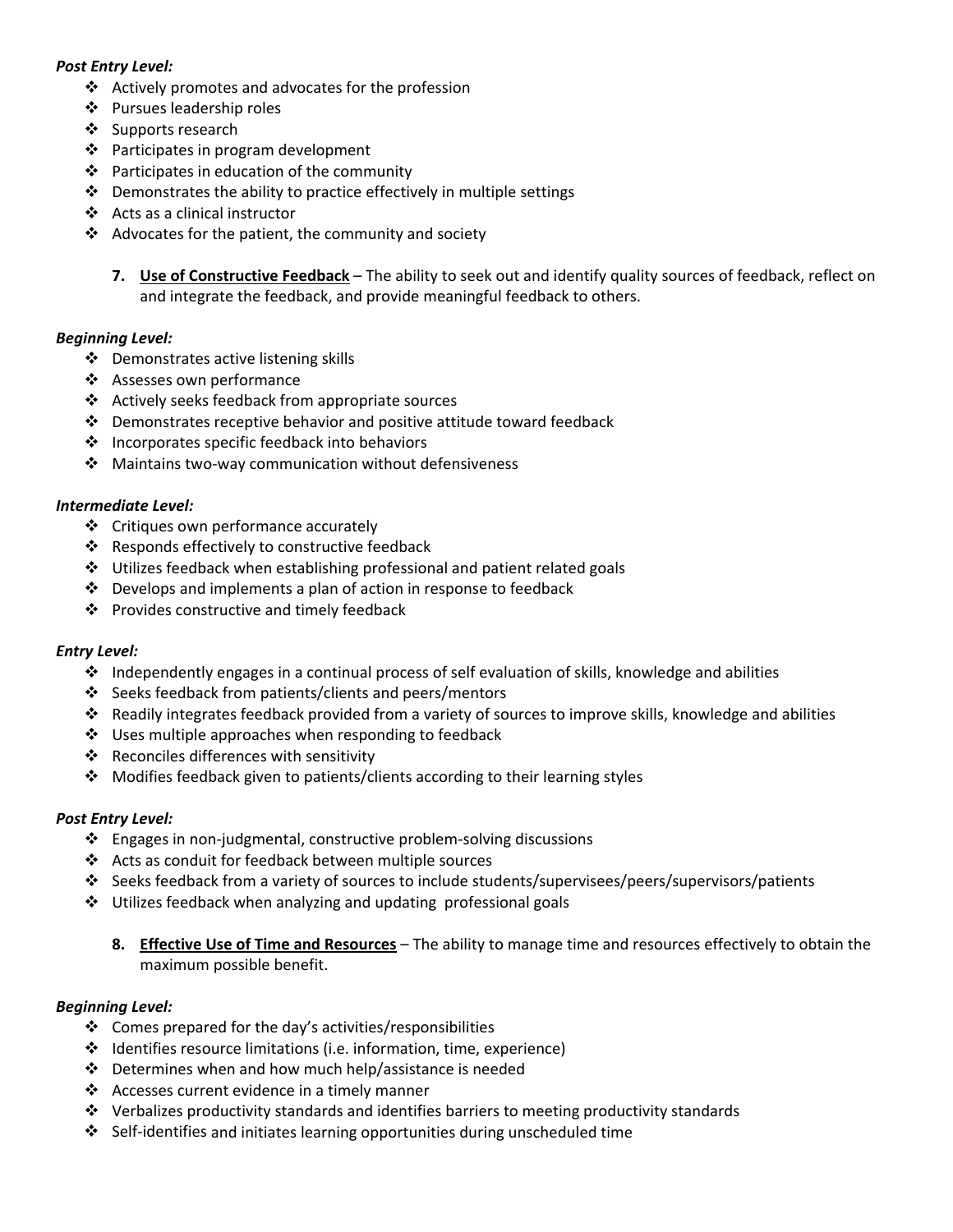## *Intermediate Level:*

- $\cdot$  Utilizes effective methods of searching for evidence for practice decisions
- ❖ Recognizes own resource contributions
- $\triangle$  Shares knowledge and collaborates with staff to utilize best current evidence
- $\cdot$  Discusses and implements strategies for meeting productivity standards
- $\div$  Identifies need for and seeks referrals to other disciplines

## *Entry Level:*

- ❖ Uses current best evidence
- $\div$  Collaborates with members of the team to maximize the impact of treatment available
- $\triangle$  Has the ability to set boundaries, negotiate, compromise, and set realistic expectations
- Gathers data and effectively interprets and assimilates the data to determine plan of care
- $\div$  Utilizes community resources in discharge planning
- Adjusts plans, schedule etc. as patient needs and circumstances dictate
- Meets productivity standards of facility while providing quality care and completing non‐productive work activities

## *Post Entry Level:*

- Advances profession by contributing to the body of knowledge (outcomes, case studies, etc)
- $\triangleleft$  Applies best evidence considering available resources and constraints
- ❖ Organizes and prioritizes effectively
- $\cdot \cdot$  Prioritizes multiple demands and situations that arise on a given day
- $\clubsuit$  Mentors peers and supervisees in increasing productivity and/or effectiveness without decrement in quality of care
	- **9. Stress Management** The ability to identify sources of stress and to develop and implement effective coping behaviors; this applies for interactions for: self, patient/clients and their families, members of the health care team and in work/life scenarios.

## *Beginning Level:*

- ❖ Recognizes own stressors
- ❖ Recognizes distress or problems in others
- Seeks assistance as needed
- $\clubsuit$  Maintains professional demeanor in all situations

## *Intermediate Level:*

- $\triangleleft$  Actively employs stress management techniques
- $\cdot \cdot$  Reconciles inconsistencies in the educational process
- $\div$  Maintains balance between professional and personal life
- $\triangleleft$  Accepts constructive feedback and clarifies expectations
- ❖ Establishes outlets to cope with stressors

## *Entry Level:*

- $\cdot \cdot$  Demonstrates appropriate affective responses in all situations
- Responds calmly to urgent situations with reflection and debriefing as needed
- $\triangleleft$  Prioritizes multiple commitments
- $\triangle$  Reconciles inconsistencies within professional, personal and work/life environments
- Demonstrates ability to defuse potential stressors with self and others